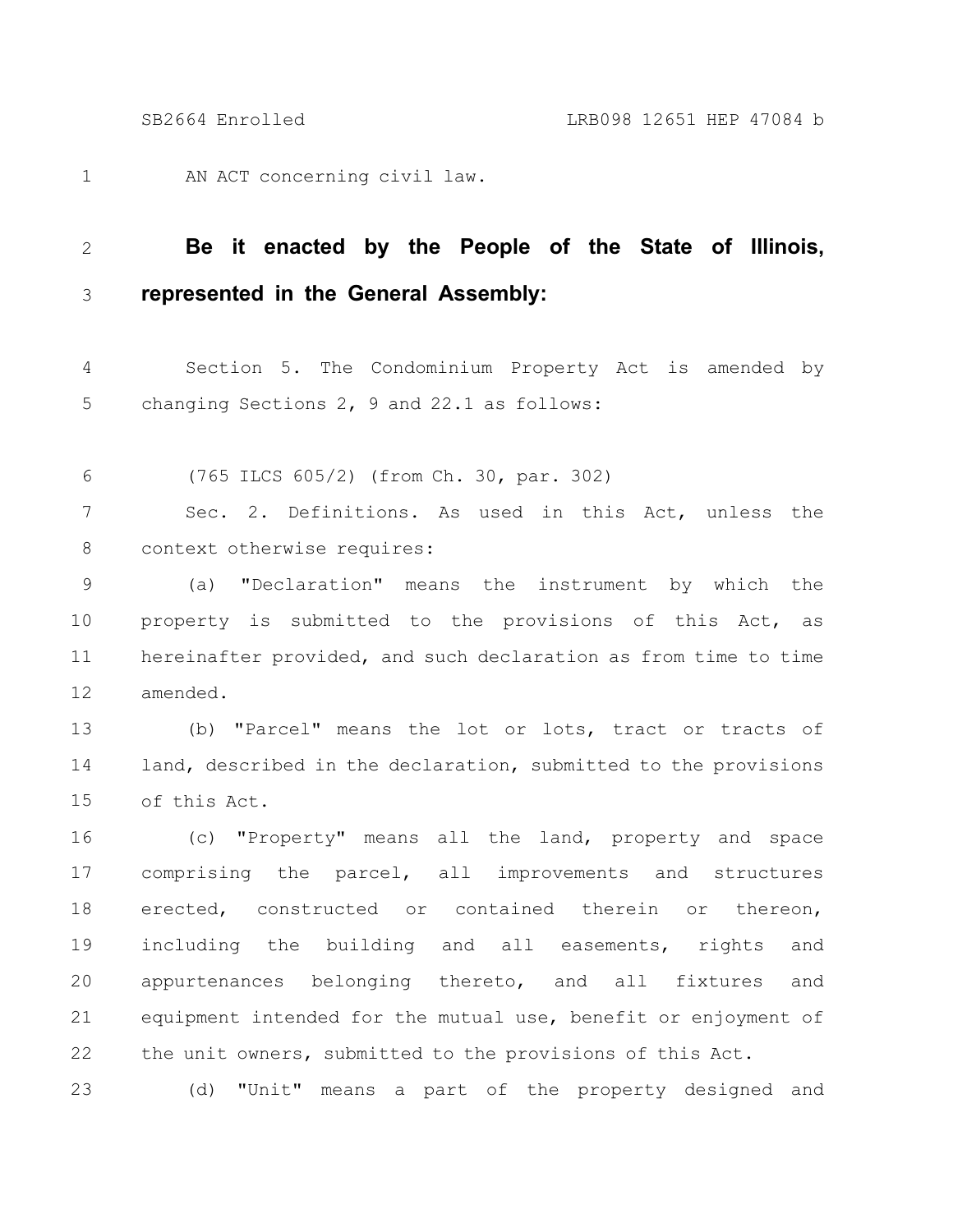SB2664 Enrolled - 2 - LRB098 12651 HEP 47084 b

intended for any type of independent use. 1

(e) "Common Elements" means all portions of the property except the units, including limited common elements unless otherwise specified. 2 3 4

(f) "Person" means a natural individual, corporation, partnership, trustee or other legal entity capable of holding title to real property. 5 6 7

(g) "Unit Owner" means the person or persons whose estates or interests, individually or collectively, aggregate fee simple absolute ownership of a unit, or, in the case of a leasehold condominium, the lessee or lessees of a unit whose leasehold ownership of the unit expires simultaneously with the lease described in item (x) of this Section. 8 9 10 11 12 13

(h) "Majority" or "majority of the unit owners" means the owners of more than 50% in the aggregate in interest of the undivided ownership of the common elements. Any specified percentage of the unit owners means such percentage in the aggregate in interest of such undivided ownership. "Majority" or "majority of the members of the board of managers" means more than 50% of the total number of persons constituting such board pursuant to the bylaws. Any specified percentage of the members of the board of managers means that percentage of the total number of persons constituting such board pursuant to the bylaws. 14 15 16 17 18 19 20 21 22 23 24

(i) "Plat" means a plat or plats of survey of the parcel and of all units in the property submitted to the provisions of 25 26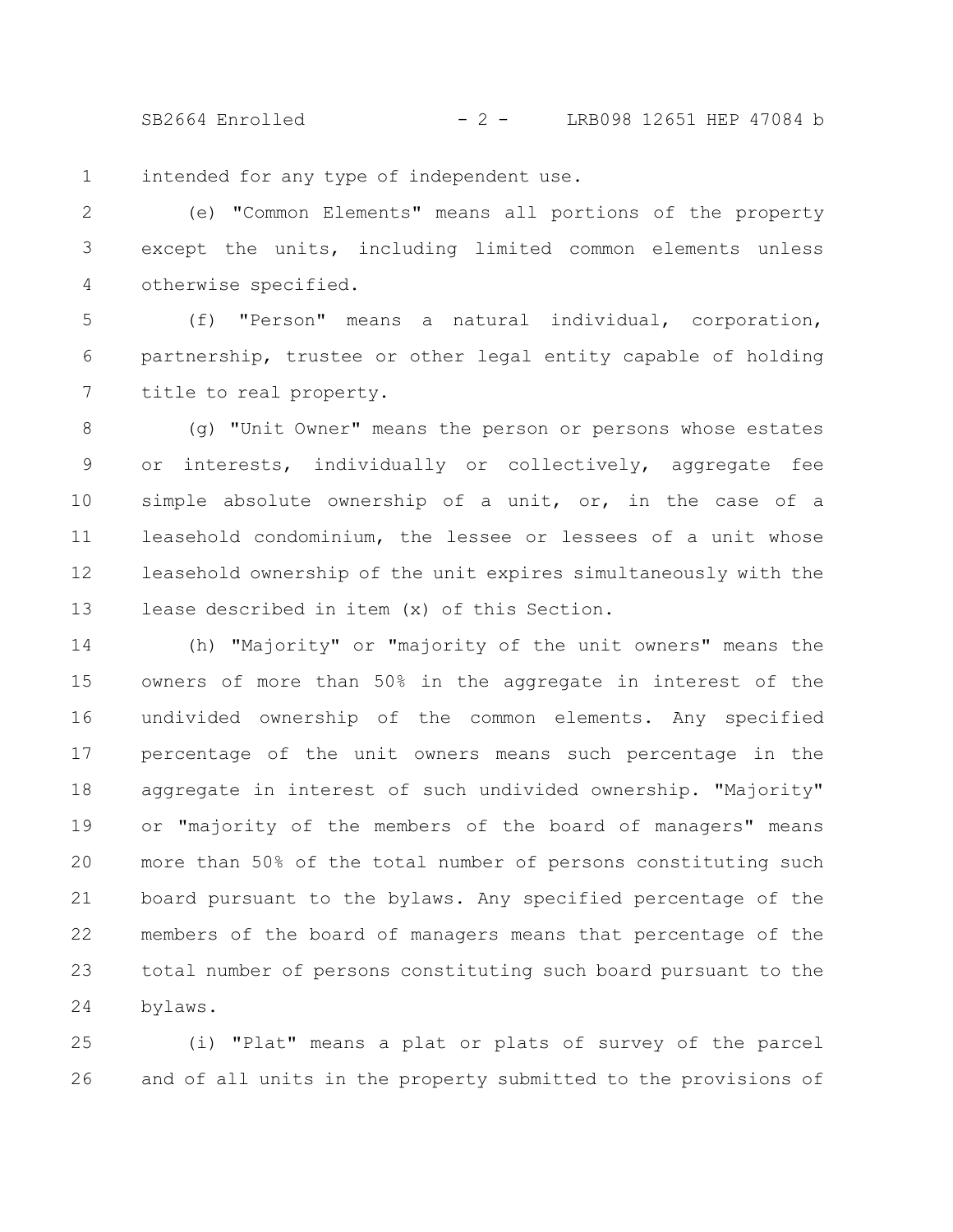SB2664 Enrolled - 3 - LRB098 12651 HEP 47084 b

- this Act, which may consist of a three-dimensional horizontal and vertical delineation of all such units. 1 2
- (j) "Record" means to record in the office of the recorder or, whenever required, to file in the office of the Registrar of Titles of the county wherein the property is located. 3 4 5

(k) "Conversion Condominium" means a property which contains structures, excepting those newly constructed and intended for condominium ownership, which are, or have previously been, wholly or partially occupied before recording of condominium instruments by persons other than those who have contracted for the purchase of condominiums. 6 7 8 9 10 11

(l) "Condominium Instruments" means all documents and authorized amendments thereto recorded pursuant to the provisions of the Act, including the declaration, bylaws and plat. 12 13 14 15

(m) "Common Expenses" means the proposed or actual expenses affecting the property, including reserves, if any, lawfully assessed by the Board of Managers of the Unit Owner's Association. 16 17 18 19

(n) "Reserves" means those sums paid by unit owners which are separately maintained by the board of managers for purposes specified by the board of managers or the condominium instruments. 20 21 22 23

(o) "Unit Owners' Association" or "Association" means the association of all the unit owners, acting pursuant to bylaws through its duly elected board of managers. 24 25 26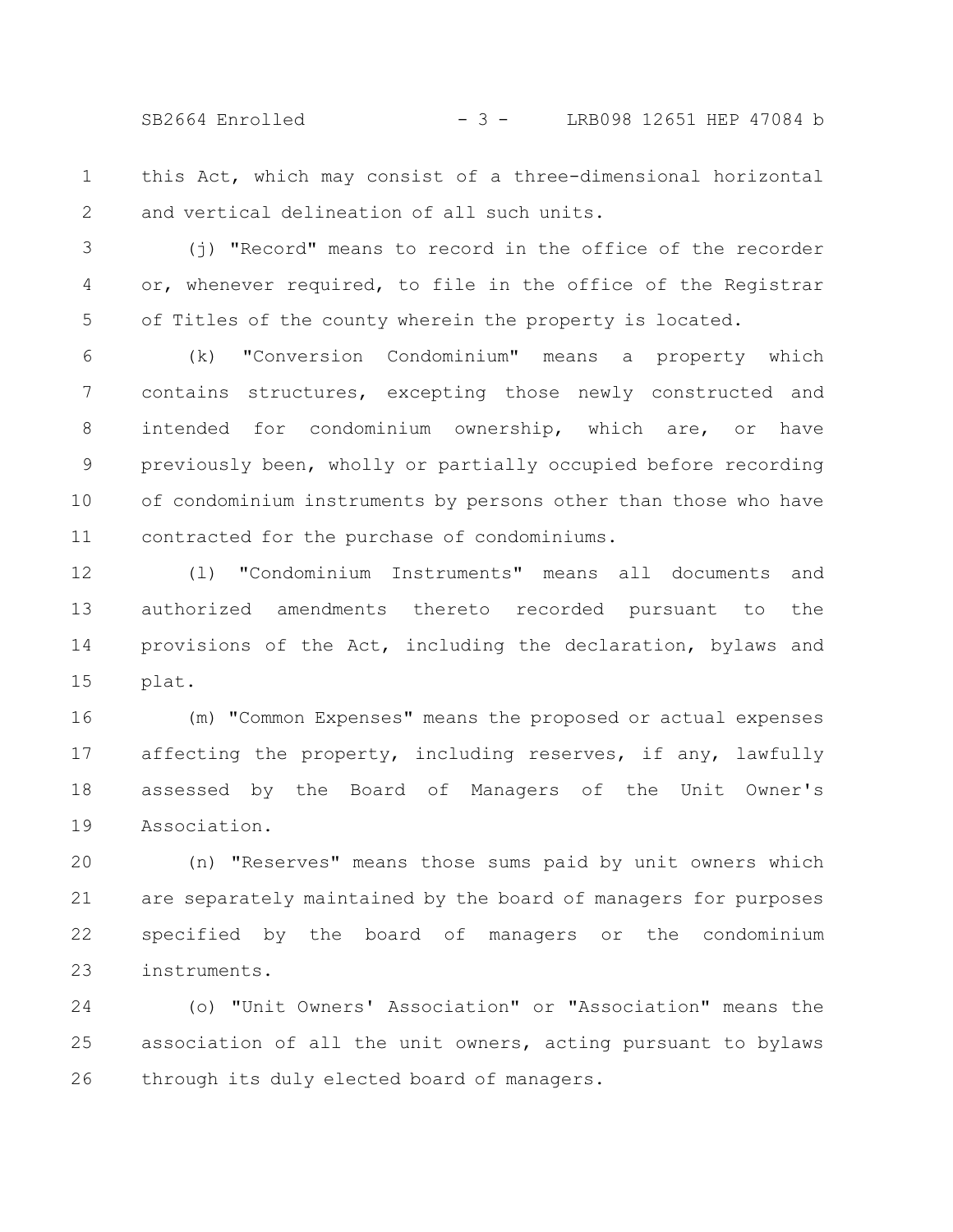SB2664 Enrolled - 4 - LRB098 12651 HEP 47084 b

(p) "Purchaser" means any person or persons other than the Developer who purchase a unit in a bona fide transaction for value. 1 2 3

(q) "Developer" means any person who submits property legally or equitably owned in fee simple by the developer, or leased to the developer under a lease described in item (x) of this Section, to the provisions of this Act, or any person who offers units legally or equitably owned in fee simple by the developer, or leased to the developer under a lease described in item (x) of this Section, for sale in the ordinary course of such person's business, including any successor or successors to such developers' entire interest in the property other than the purchaser of an individual unit. 4 5 6 7 8 9 10 11 12 13

(r) "Add-on Condominium" means a property to which additional property may be added in accordance with condominium instruments and this Act. 14 15 16

(s) "Limited Common Elements" means a portion of the common elements so designated in the declaration as being reserved for the use of a certain unit or units to the exclusion of other units, including but not limited to balconies, terraces, patios and parking spaces or facilities. 17 18 19 20 21

(t) "Building" means all structures, attached or unattached, containing one or more units. 22 23

(u) "Master Association" means an organization described in Section 18.5 whether or not it is also an association described in Section 18.3. 24 25 26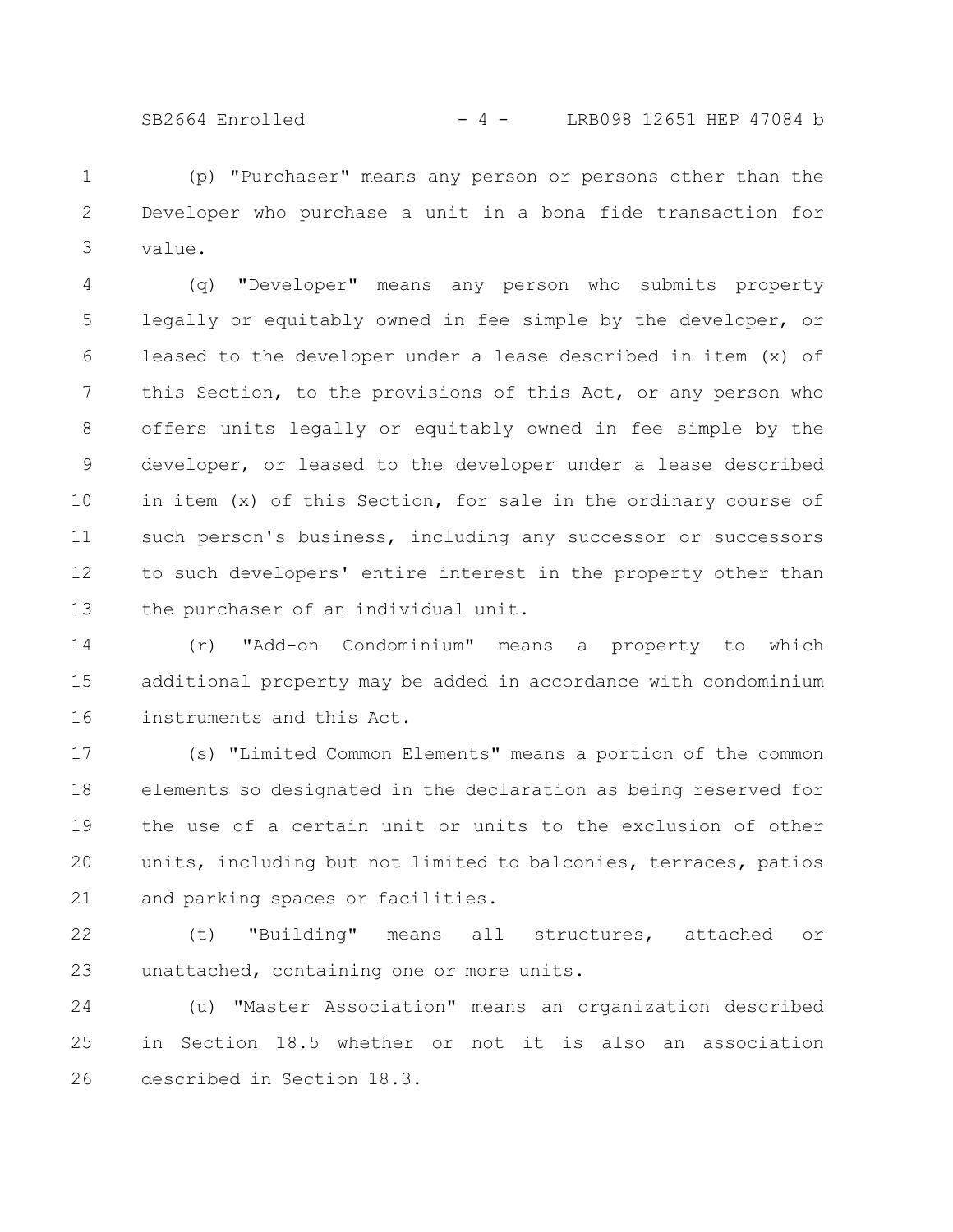SB2664 Enrolled - 5 - LRB098 12651 HEP 47084 b

(v) "Developer Control" means such control at a time prior to the election of the Board of Managers provided for in Section 18.2(b) of this Act. 1 2 3

(w) "Meeting of Board of Managers or Board of Master Association" means any gathering of a quorum of the members of the Board of Managers or Board of the Master Association held for the purpose of conducting board business. 4 5 6 7

(x) "Leasehold Condominium" means a property submitted to the provisions of this Act which is subject to a lease, the expiration or termination of which would terminate the condominium and the lessor of which is (i) exempt from taxation under Section 501(c)(3) of the Internal Revenue Code of 1986, as amended, (ii) a limited liability company whose sole member is exempt from taxation under Section 501 (c)(3) of the Internal Revenue Code of 1986, as amended, or (iii) a Public Housing Authority created pursuant to the Housing Authorities Act that is located in a municipality having a population in excess of 1,000,000 inhabitants. 8 9 10 11 12 13 14 15 16 17 18

(y) "Regular Monthly Assessments" means the amount charged by the association as provided for in the current annual budget adopted under subsection (c) of Section 9 of this Act. 19 20 21

(Source: P.A. 93-474, eff. 8-8-03.) 22

(765 ILCS 605/9) (from Ch. 30, par. 309) 23

Sec. 9. Sharing of expenses - Lien for nonpayment. 24

(a) All common expenses incurred or accrued prior to the 25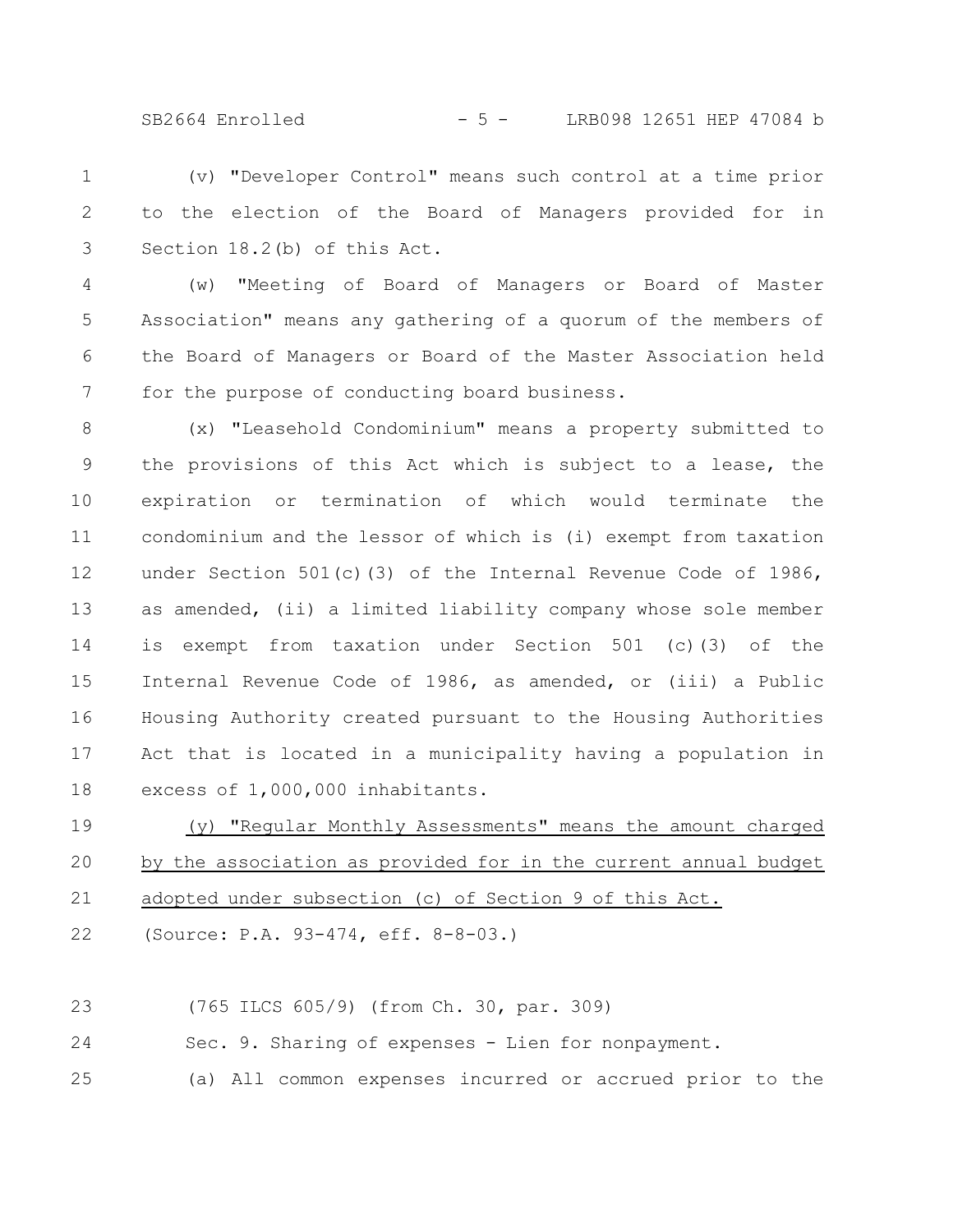SB2664 Enrolled - 6 - LRB098 12651 HEP 47084 b

first conveyance of a unit shall be paid by the developer, and during this period no common expense assessment shall be payable to the association. It shall be the duty of each unit owner including the developer to pay his proportionate share of the common expenses commencing with the first conveyance. The proportionate share shall be in the same ratio as his percentage of ownership in the common elements set forth in the declaration. 1 2 3 4 5 6 7 8

(b) The condominium instruments may provide that common expenses for insurance premiums be assessed on a basis reflecting increased charges for coverage on certain units. 9 10 11

12

(c) Budget and reserves.

(1) The board of managers shall prepare and distribute to all unit owners a detailed proposed annual budget, setting forth with particularity all anticipated common expenses by category as well as all anticipated assessments and other income. The initial budget and common expense assessment based thereon shall be adopted prior to the conveyance of any unit. The budget shall also set forth each unit owner's proposed common expense assessment. 13 14 15 16 17 18 19 20

(2) All budgets adopted by a board of managers on or after July 1, 1990 shall provide for reasonable reserves for capital expenditures and deferred maintenance for repair or replacement of the common elements. To determine the amount of reserves appropriate for an association, the board of managers shall take into consideration the 21 22 23 24 25 26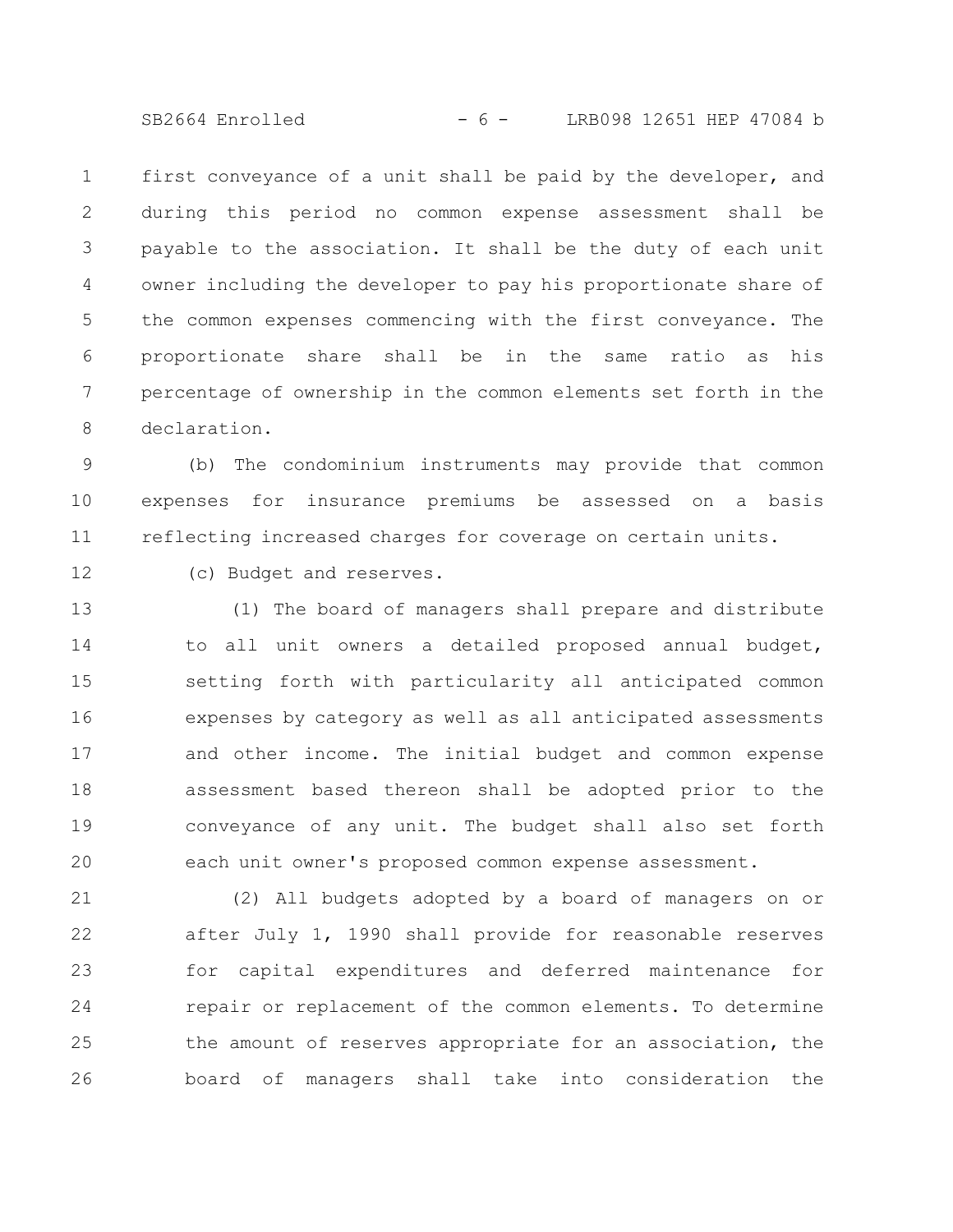SB2664 Enrolled - 7 - LRB098 12651 HEP 47084 b

following: (i) the repair and replacement cost, and the estimated useful life, of the property which the association is obligated to maintain, including but not limited to structural and mechanical components, surfaces of the buildings and common elements, and energy systems and equipment; (ii) the current and anticipated return on investment of association funds; (iii) any independent professional reserve study which the association may obtain; (iv) the financial impact on unit owners, and the market value of the condominium units, of any assessment increase needed to fund reserves; and (v) the ability of the association to obtain financing or refinancing. 1 2 3 4 5 6 7 8 9 10 11 12

(3) Notwithstanding the provisions of this subsection (c), an association without a reserve requirement in its condominium instruments may elect to waive in whole or in part the reserve requirements of this Section by a vote of 2/3 of the total votes of the association. Any association having elected under this paragraph (3) to waive the provisions of subsection (c) may by a vote of 2/3 of the total votes of the association elect to again be governed by the requirements of subsection (c). 13 14 15 16 17 18 19 20 21

(4) In the event that an association elects to waive all or part of the reserve requirements of this Section, that fact must be disclosed after the meeting at which the waiver occurs by the association in the financial statements of the association and, highlighted in bold 22 23 24 25 26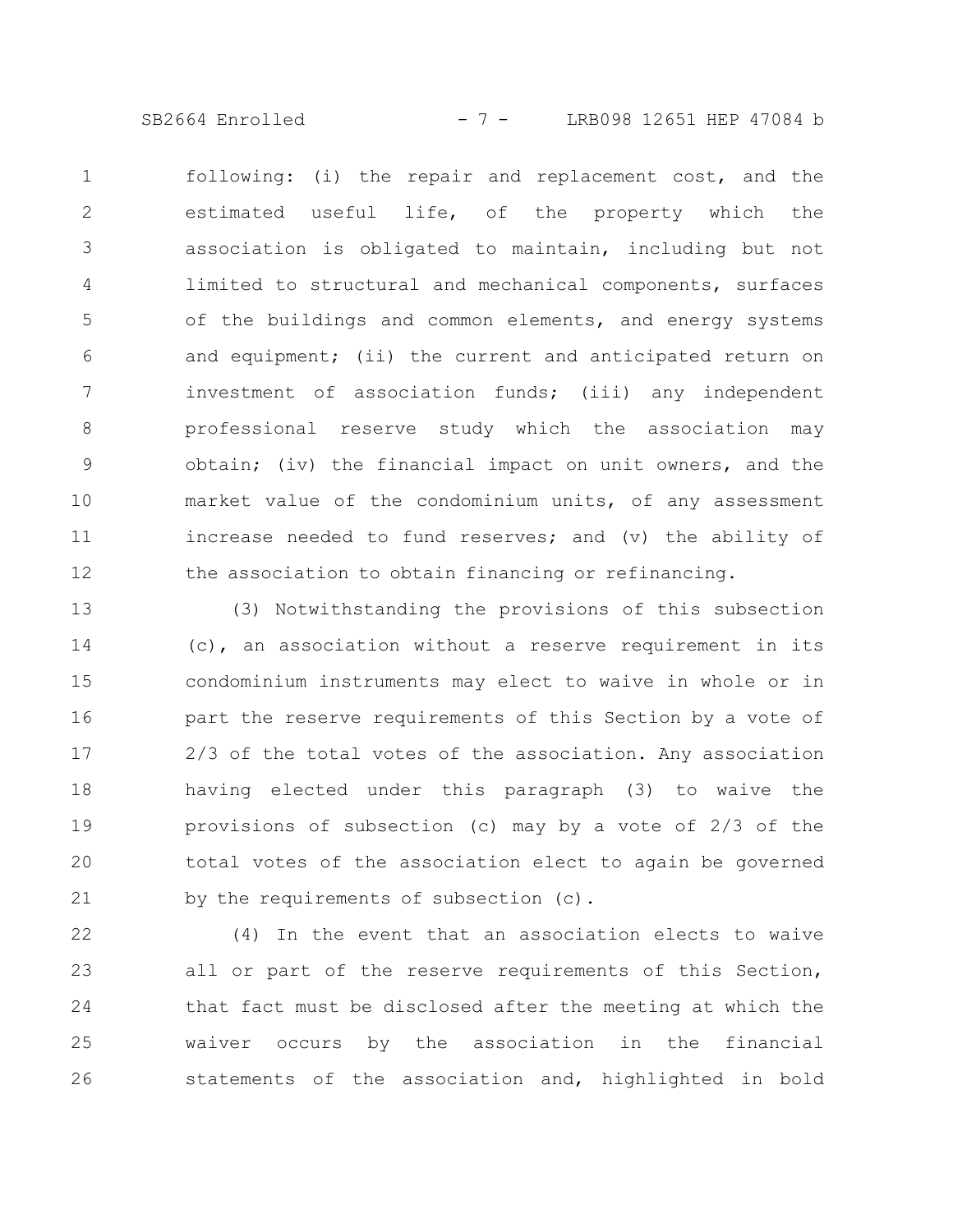SB2664 Enrolled - 8 - LRB098 12651 HEP 47084 b

print, in the response to any request of a prospective purchaser for the information prescribed under Section 22.1; and no member of the board of managers or the managing agent of the association shall be liable, and no cause of action may be brought for damages against these parties, for the lack or inadequacy of reserve funds in the association budget. 1 2 3 4 5 6 7

(d) (Blank). 8

(e) The condominium instruments may provide for the assessment, in connection with expenditures for the limited common elements, of only those units to which the limited common elements are assigned. 9 10 11 12

(f) Payment of any assessment shall be in amounts and at times determined by the board of managers. 13 14

(g) Lien. 15

(1) If any unit owner shall fail or refuse to make any payment of the common expenses or the amount of any unpaid fine when due, the amount thereof together with any interest, late charges, reasonable attorney fees incurred enforcing the covenants of the condominium instruments, rules and regulations of the board of managers, or any applicable statute or ordinance, and costs of collections shall constitute a lien on the interest of the unit owner in the property prior to all other liens and encumbrances, recorded or unrecorded, except only (a) taxes, special assessments and special taxes theretofore or thereafter 16 17 18 19 20 21 22 23 24 25 26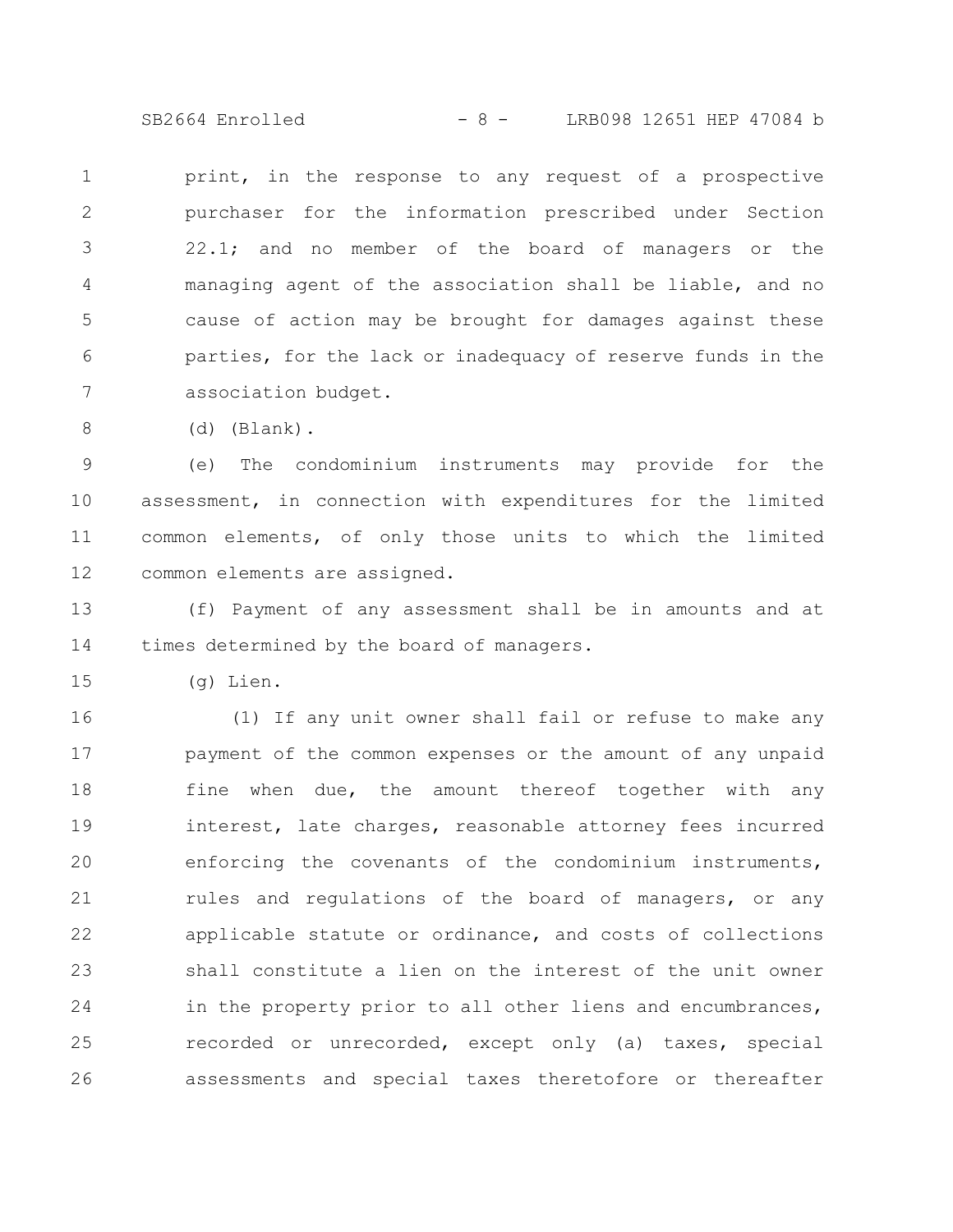SB2664 Enrolled - 9 - LRB098 12651 HEP 47084 b

levied by any political subdivision or municipal corporation of this State and other State or federal taxes which by law are a lien on the interest of the unit owner prior to preexisting recorded encumbrances thereon and (b) encumbrances on the interest of the unit owner recorded prior to the date of such failure or refusal which by law would be a lien thereon prior to subsequently recorded encumbrances. Any action brought to extinguish the lien of the association shall include the association as a party. 1 2 3 4 5 6 7 8 9

(2) With respect to encumbrances executed prior to August 30, 1984 or encumbrances executed subsequent to August 30, 1984 which are neither bonafide first mortgages nor trust deeds and which encumbrances contain a statement of a mailing address in the State of Illinois where notice may be mailed to the encumbrancer thereunder, if and whenever and as often as the manager or board of managers shall send, by United States certified or registered mail, return receipt requested, to any such encumbrancer at the mailing address set forth in the recorded encumbrance a statement of the amounts and due dates of the unpaid common expenses with respect to the encumbered unit, then, unless otherwise provided in the declaration or bylaws, the prior recorded encumbrance shall be subject to the lien of all unpaid common expenses with respect to the unit which become due and payable within a period of 90 days after the date of mailing of each such notice. 10 11 12 13 14 15 16 17 18 19 20 21 22 23 24 25 26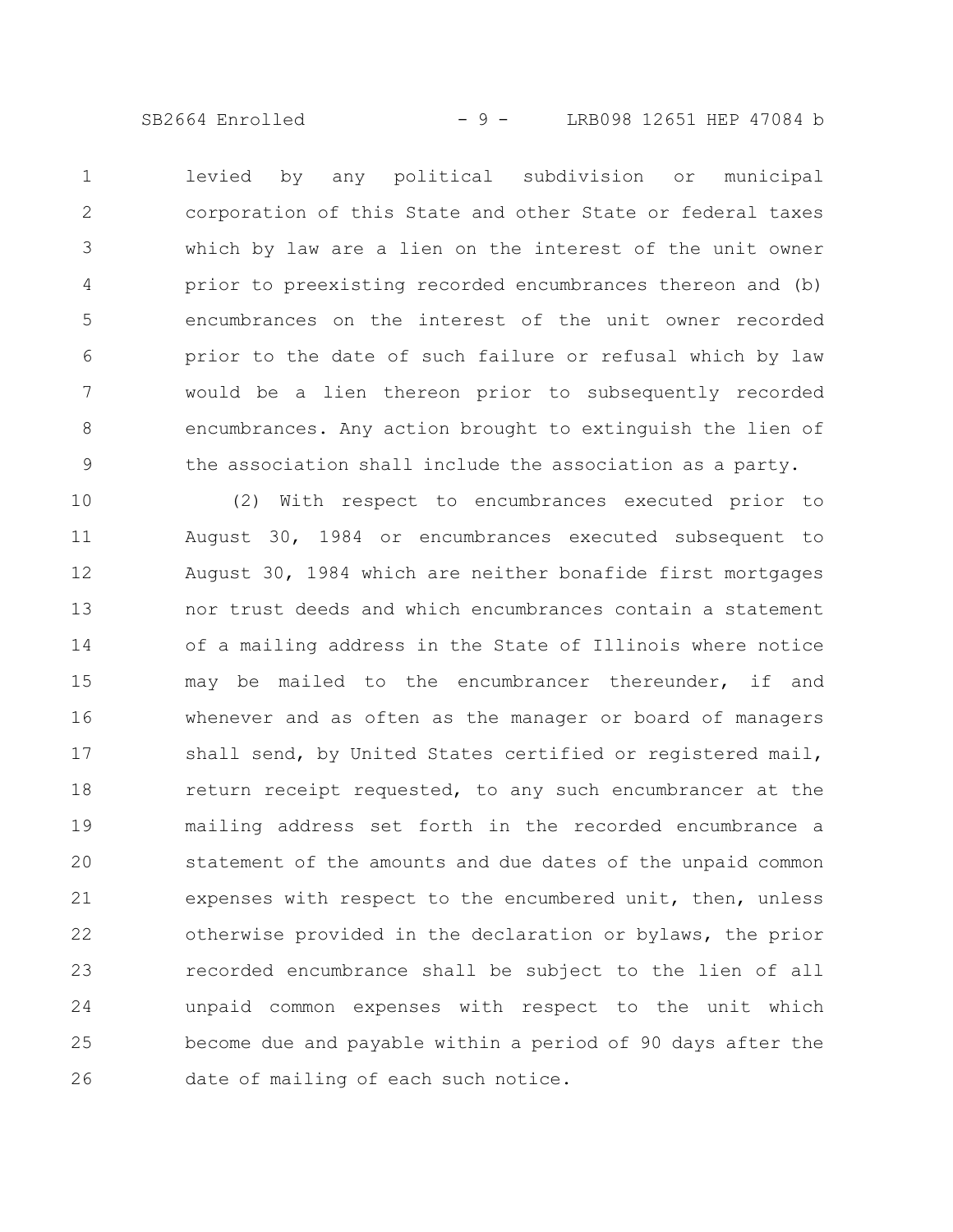SB2664 Enrolled - 10 - LRB098 12651 HEP 47084 b

(3) The purchaser of a condominium unit at a judicial foreclosure sale, or a mortgagee who receives title to a unit by deed in lieu of foreclosure or judgment by common law strict foreclosure or otherwise takes possession pursuant to court order under the Illinois Mortgage Foreclosure Law, shall have the duty to pay the unit's proportionate share of the common expenses for the unit assessed from and after the first day of the month after the date of the judicial foreclosure sale, delivery of the deed in lieu of foreclosure, entry of a judgment in common law strict foreclosure, or taking of possession pursuant to such court order. Such payment confirms the extinguishment of any lien created pursuant to paragraph (1) or (2) of this subsection (g) by virtue of the failure or refusal of a prior unit owner to make payment of common expenses, where the judicial foreclosure sale has been confirmed by order of the court, a deed in lieu thereof has been accepted by the lender, or a consent judgment has been entered by the court. 1 2 3 4 5 6 7 8 9 10 11 12 13 14 15 16 17 18 19

(4) The purchaser of a condominium unit at a judicial foreclosure sale, other than a mortgagee, or a purchaser of a condominium unit from a mortgagee who acquired title through a judicial foreclosure, a consent foreclosure, a common law strict foreclosure, or the delivery of a deed in lieu of foreclosure who takes possession of a condominium unit pursuant to a court order or a purchaser who 20 21 22 23 24 25 26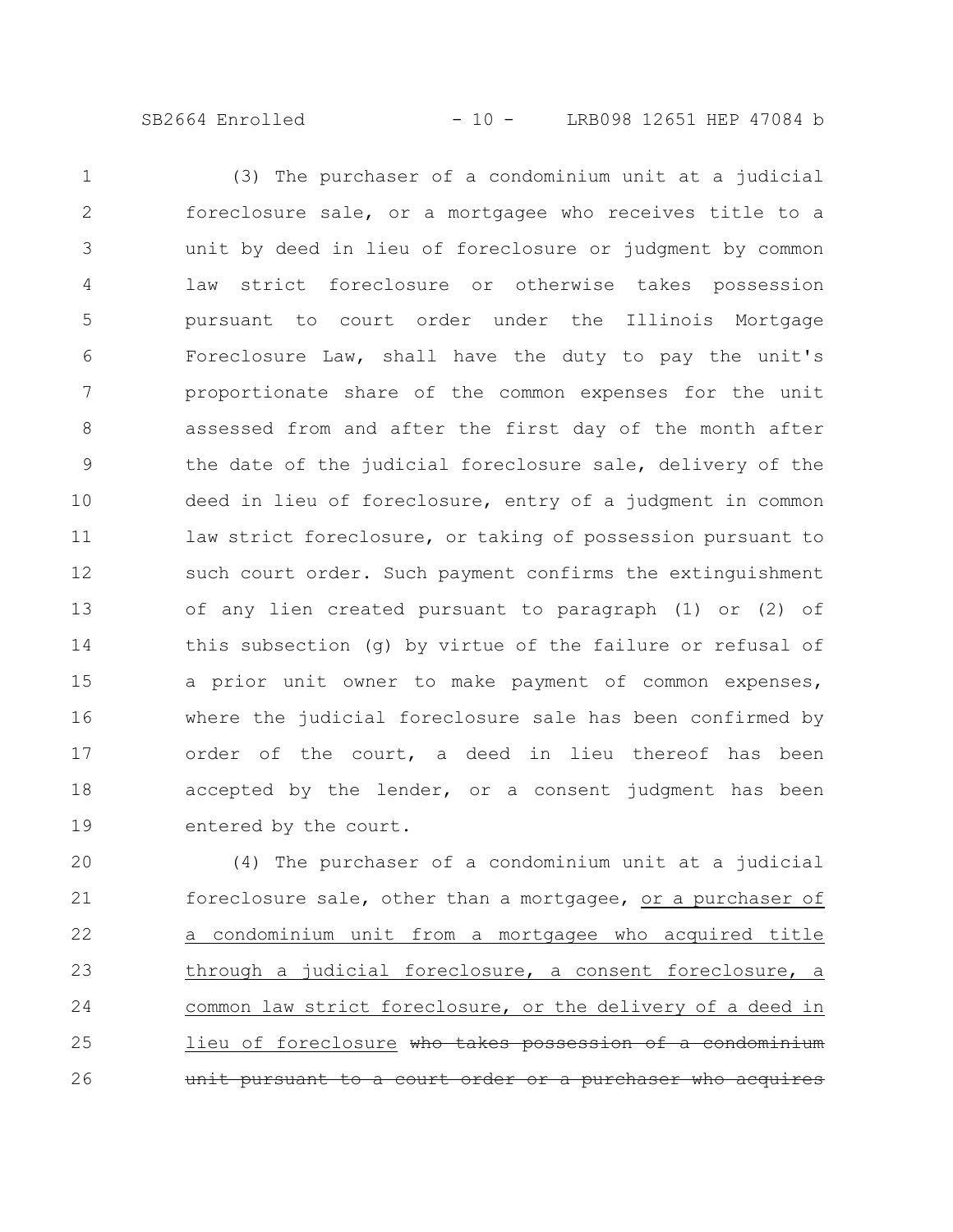SB2664 Enrolled - 11 - LRB098 12651 HEP 47084 b

| 1            | from a mortgagee shall have the duty to pay to the                  |
|--------------|---------------------------------------------------------------------|
| $\mathbf{2}$ | association an amount not to exceed the total of the unpaid         |
| 3            | regular monthly assessments for the condominium unit for            |
| 4            | the 9-month period immediately preceding the date of the            |
| 5            | judicial foreclosure sale, delivery of the deed in lieu of          |
| 6            | foreclosure, entry of a judgment in a common law strict             |
| 7            | foreclosure, or the taking of possession pursuant to a              |
| 8            | court order under the Illinois Mortgage Foreclosure Law.            |
| 9            | The amount due may include any attorney's fees incurred by          |
| 10           | the association due to the non-payment of the assessments           |
| 11           | during the same 9-month period, and in no event shall the           |
| 12           | total amount due exceed the sum of 9 months of regular              |
| 13           | monthly assessments the proportionate share, if any, of the         |
| 14           | common expenses for the unit which would have become due in         |
| 15           | the absence of any assessment acceleration during the 6             |
| 16           | months immediately preceding institution of an action to            |
| 17           | enforce the collection of assessments, and which remain             |
| 18           | unpaid by the owner during whose possession the assessments         |
| 19           | accrued. If the outstanding assessments are paid at any             |
| 20           | during any action to enforce the collection of<br><del>time -</del> |
| 21           | assessments, the purchaser shall have no obligation to pay          |
| 22           | any assessments which accrued before he or she acquired             |
| 23           | <del>title</del> .                                                  |

(5) The notice of sale of a condominium unit under subsection (c) of Section 15-1507 of the Code of Civil 25 Procedure shall state that the purchaser of the unit other 24 26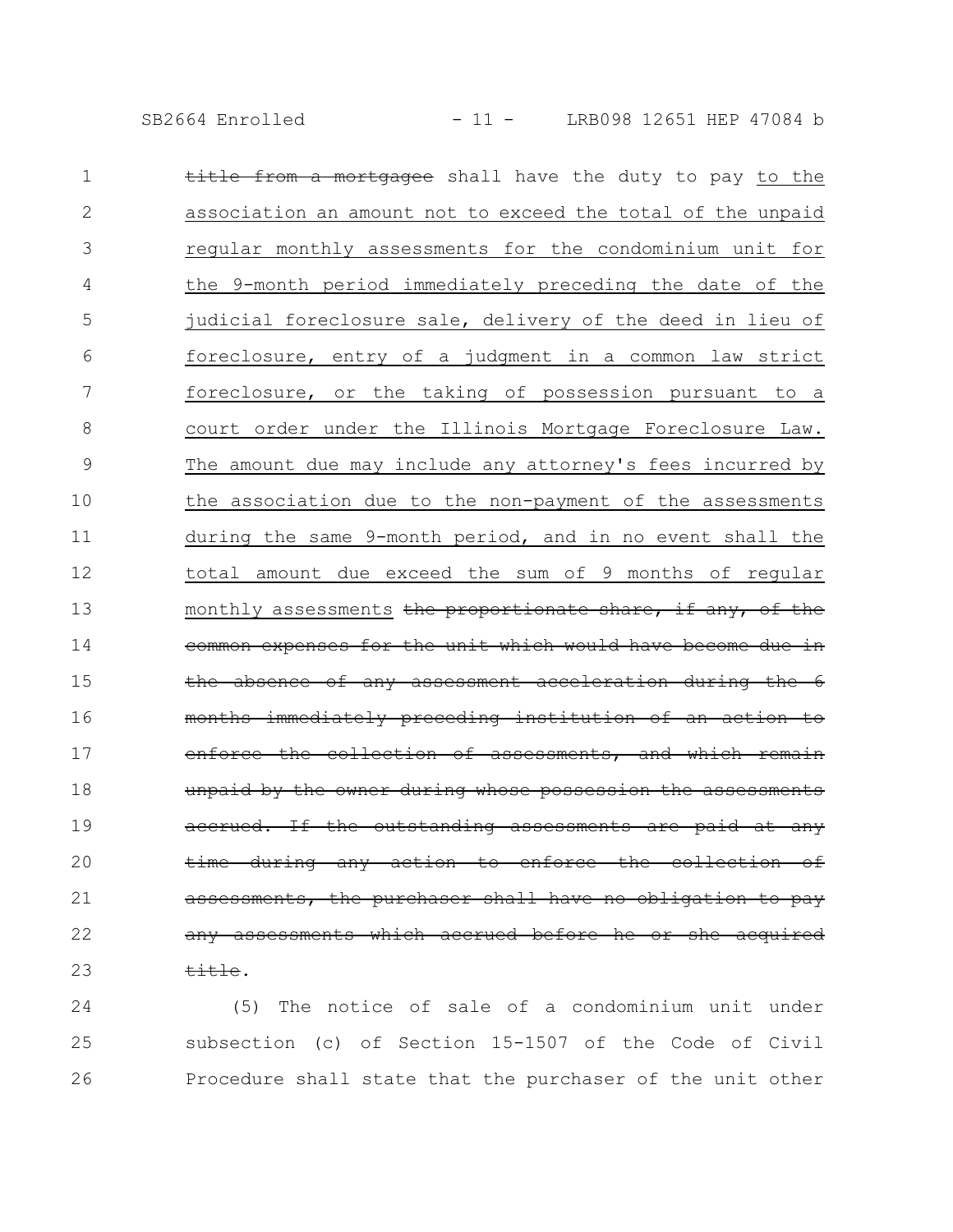SB2664 Enrolled - 12 - LRB098 12651 HEP 47084 b

than a mortgagee shall pay to the association amounts the assessments and the legal fees required by subdivision subdivisions (g)(1) and (g)(4) of Section 9 of this Act. The statement of assessment account issued by the association to a unit owner under subsection (i) of Section 18 of this Act, and the disclosure statement issued to a prospective purchaser under Section 22.1 of this Act, shall state the amount of the assessments and the legal fees, any, required by subdivision subdivisions (g)(1) (g)(4) of Section 9 of this Act. 1 2 3 4 5 6 7 8 9 10

(h) A lien for common expenses shall be in favor of the members of the board of managers and their successors in office and shall be for the benefit of all other unit owners. Notice of the lien may be recorded by the board of managers, or if the developer is the manager or has a majority of seats on the board of managers and the manager or board of managers fails to do so, any unit owner may record notice of the lien. Upon the recording of such notice the lien may be foreclosed by an action brought in the name of the board of managers in the same manner as a mortgage of real property. 11 12 13 14 15 16 17 18 19 20

(i) Unless otherwise provided in the declaration, the members of the board of managers and their successors in office, acting on behalf of the other unit owners, shall have the power to bid on the interest so foreclosed at the foreclosure sale, and to acquire and hold, lease, mortgage and convey it. 21 22 23 24 25 26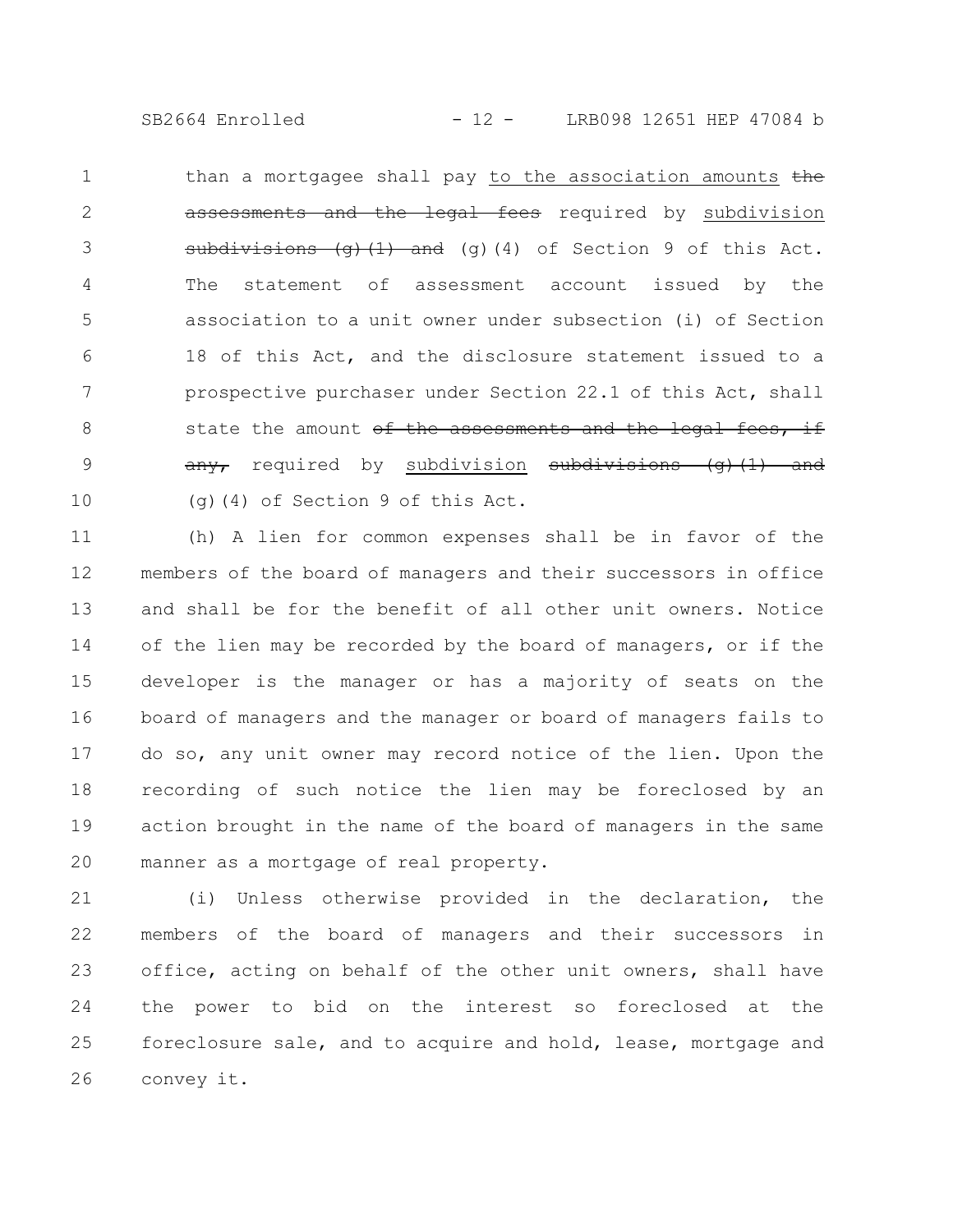SB2664 Enrolled - 13 - LRB098 12651 HEP 47084 b

(j) Any encumbrancer may from time to time request in writing a written statement from the manager or board of managers setting forth the unpaid common expenses with respect to the unit covered by his encumbrance. Unless the request is complied with within 20 days, all unpaid common expenses which become due prior to the date of the making of such request shall be subordinate to the lien of the encumbrance. Any encumbrancer holding a lien on a unit may pay any unpaid common expenses payable with respect to the unit, and upon payment the encumbrancer shall have a lien on the unit for the amounts paid at the same rank as the lien of his encumbrance. 1 2 3 4 5 6 7 8 9 10 11

(k) Nothing in Public Act 83-1271 is intended to change the lien priorities of any encumbrance created prior to August 30, 1984. 12 13 14

(Source: P.A. 94-1049, eff. 1-1-07.) 15

(765 ILCS 605/22.1) (from Ch. 30, par. 322.1) Sec. 22.1. (a) In the event of any resale of a condominium unit by a unit owner other than the developer, the Board of Managers shall produce for the seller and the prospective purchaser, either electronically or in writing, within 14 days of a request from the owner or the owner's agent if the association is managed by a community association management firm or a community association manager, as those terms are defined in Section 10 of the Community Association Manager Licensing and Disciplinary Act, and within 21 days if the 16 17 18 19 20 21 22 23 24 25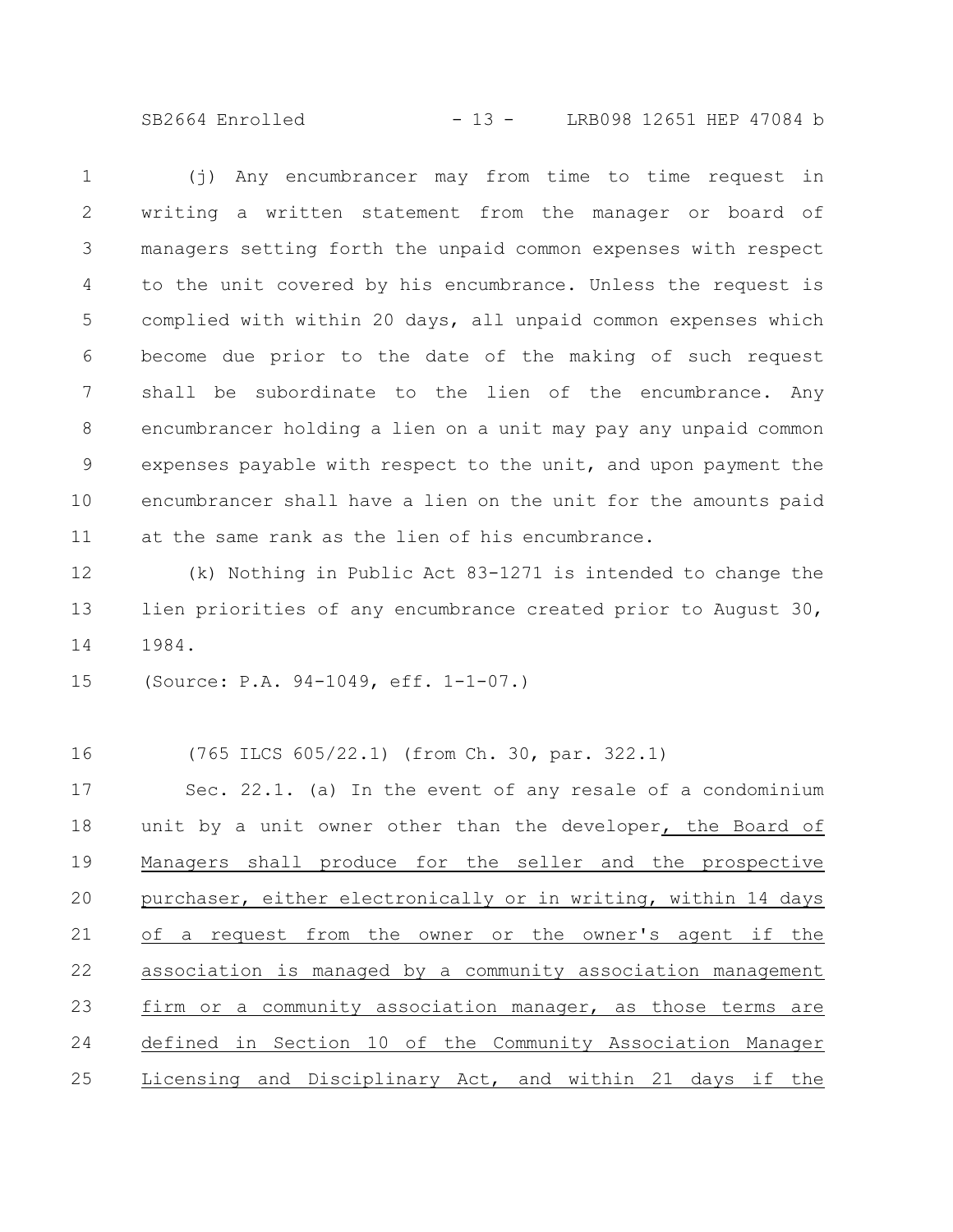association is self-managed: such owner shall obtain Board of Managers and shall make available for inspection to the prospective purchaser, upon demand, the following: 1 2 3

4

5

(1) A copy of the Declaration, by-laws, other condominium instruments and any rules and regulations.

(2) A statement of any liens, including a statement of the account of the unit setting forth the amounts of unpaid assessments and other charges due and owing as authorized and limited by the provisions of Section 9 of this Act or the condominium instruments. 6 7 8 9 10

(3) A statement of any capital expenditures anticipated by the unit owner's association within the current or succeeding two fiscal years. 11 12 13

(4) A statement of the status and amount of any reserve for replacement fund and any portion of such fund earmarked for any specified project by the Board of Managers. 14 15 16

(5) A copy of the statement of financial condition of the unit owner's association for the last fiscal year for which such statement is available. 17 18 19

(6) A statement of the status of any pending suits or judgments in which the unit owner's association is a party. 20 21

(7) A statement setting forth what insurance coverage is provided for all unit owners by the unit owner's association. 22 23 24

(8) A statement that any improvements or alterations made to the unit, or the limited common elements assigned 25 26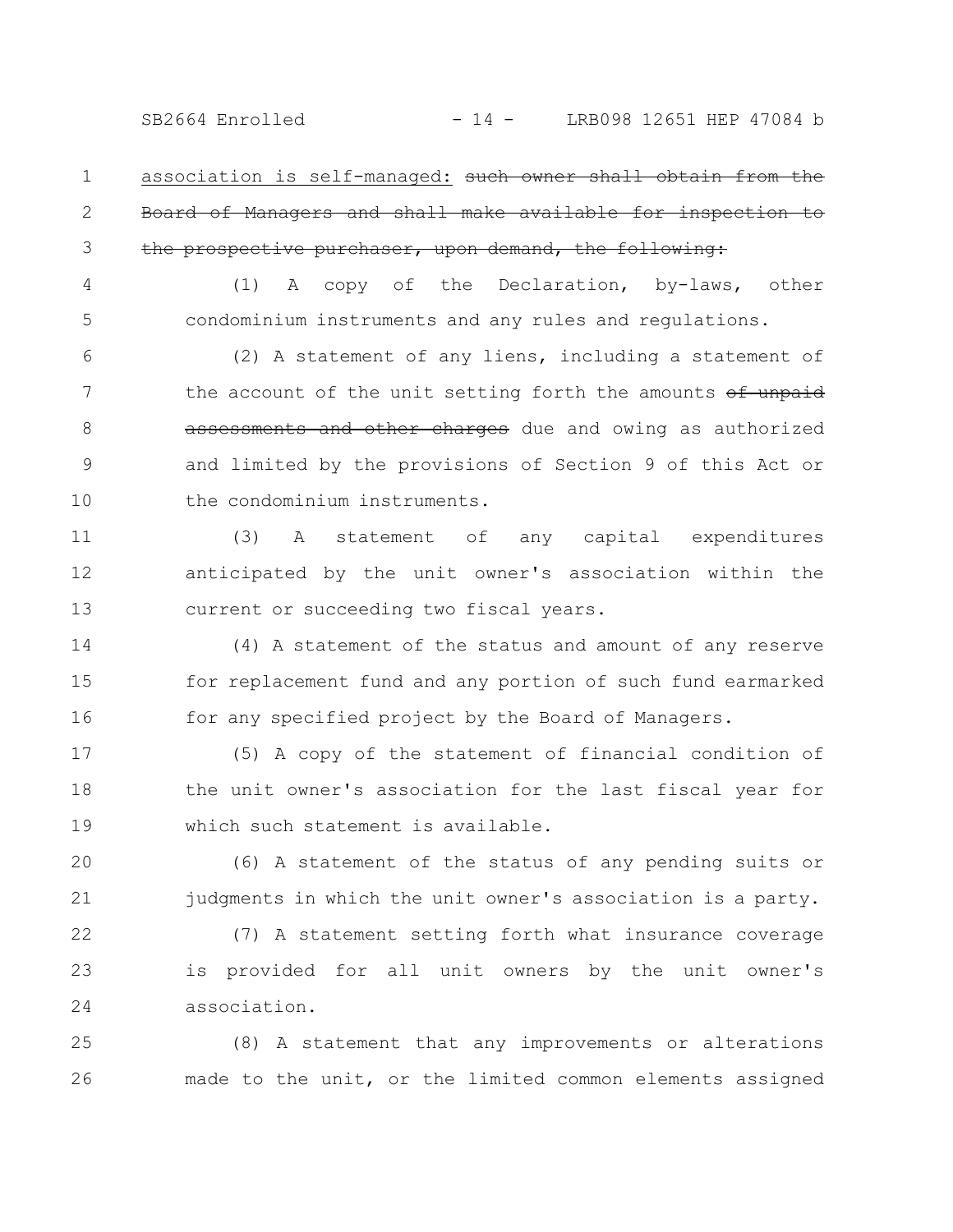thereto, by the prior unit owner are in good faith believed to be in compliance with the condominium instruments. 1 2

(9) The identity and mailing address of the principal officer of the unit owner's association or of the other officer or agent as is specifically designated to receive notices. 3 4 5 6

(10) If ownership of the condominium unit was transferred by either a judicial foreclosure sale, a consent foreclosure, a common law strict foreclosure, or a deed in lieu of foreclosure, a statement setting forth the total due and owing under subsection (g) of Section 9 of this Act. 7 8 9 10 11 12

(b) The principal officer of the unit owner's association or such other officer as is specifically designated shall furnish the above information when requested to do so either electronically or in writing and within 14 30 days of the request. 13 14 15 16 17

(c) Within 15 days of the recording of a mortgage or trust deed against a unit ownership given by the owner of that unit to secure a debt, the owner shall inform the Board of Managers of the unit owner's association of the identity of the lender together with a mailing address at which the lender can receive notices from the association. If a unit owner fails or refuses to inform the Board as required under subsection (c) then that unit owner shall be liable to the association for all costs, expenses and reasonable attorneys fees and such other damages, 18 19 20 21 22 23 24 25 26